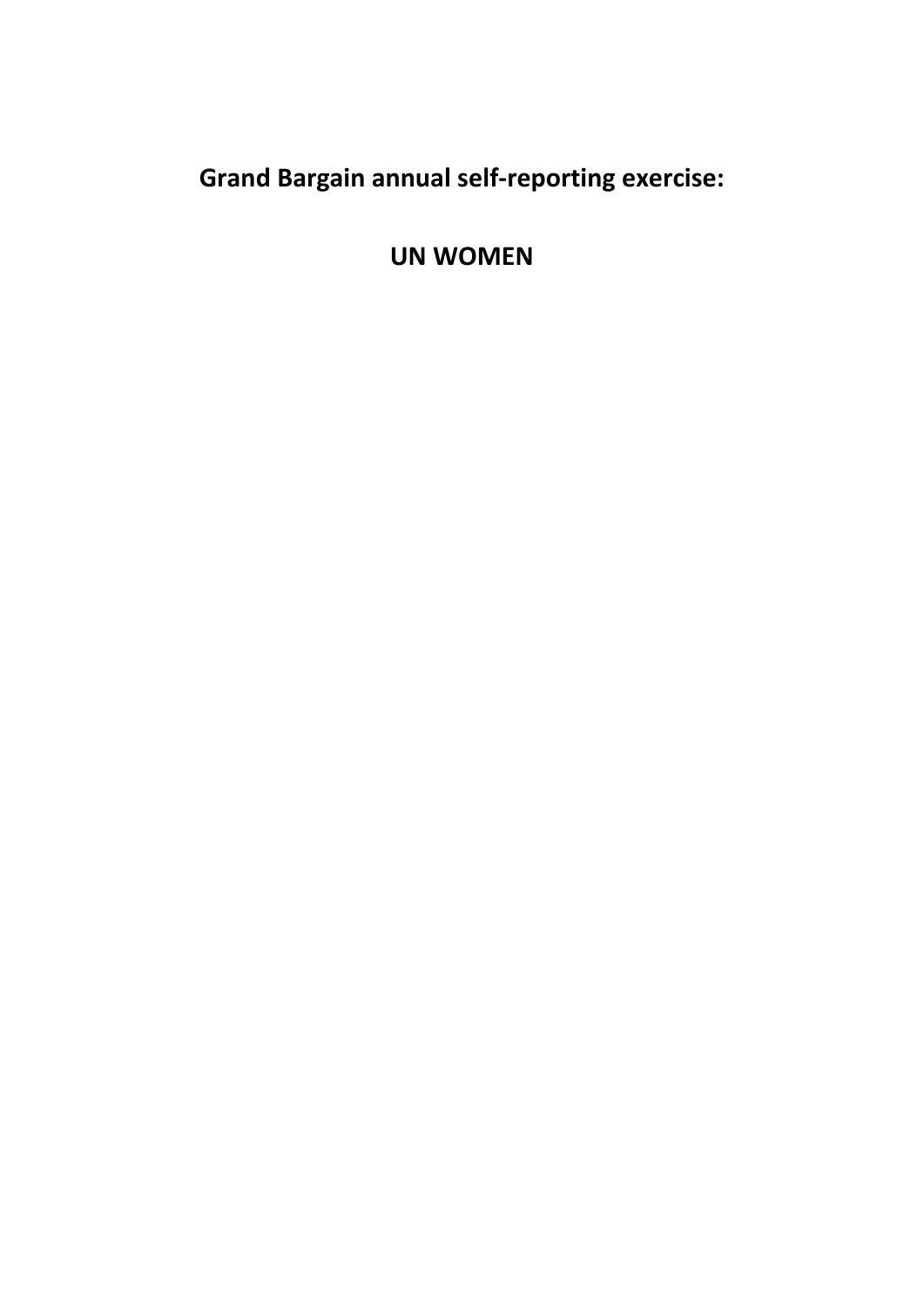# **Grand Bargain - annual self-reporting**

## **Contents**

| 1.             |                                                                                        |  |
|----------------|----------------------------------------------------------------------------------------|--|
| 2.             |                                                                                        |  |
| 3.             |                                                                                        |  |
|                |                                                                                        |  |
| $\mathbf{1}$ . |                                                                                        |  |
| 2.             |                                                                                        |  |
| 3.             |                                                                                        |  |
|                |                                                                                        |  |
| 1.             |                                                                                        |  |
| 2.             |                                                                                        |  |
| 3.             |                                                                                        |  |
|                |                                                                                        |  |
| 1.             |                                                                                        |  |
| 2.             |                                                                                        |  |
| 3.             |                                                                                        |  |
| 4.             |                                                                                        |  |
| 5.             | Good practices and lessons learned (optional for year 1)  Error! Bookmark not defined. |  |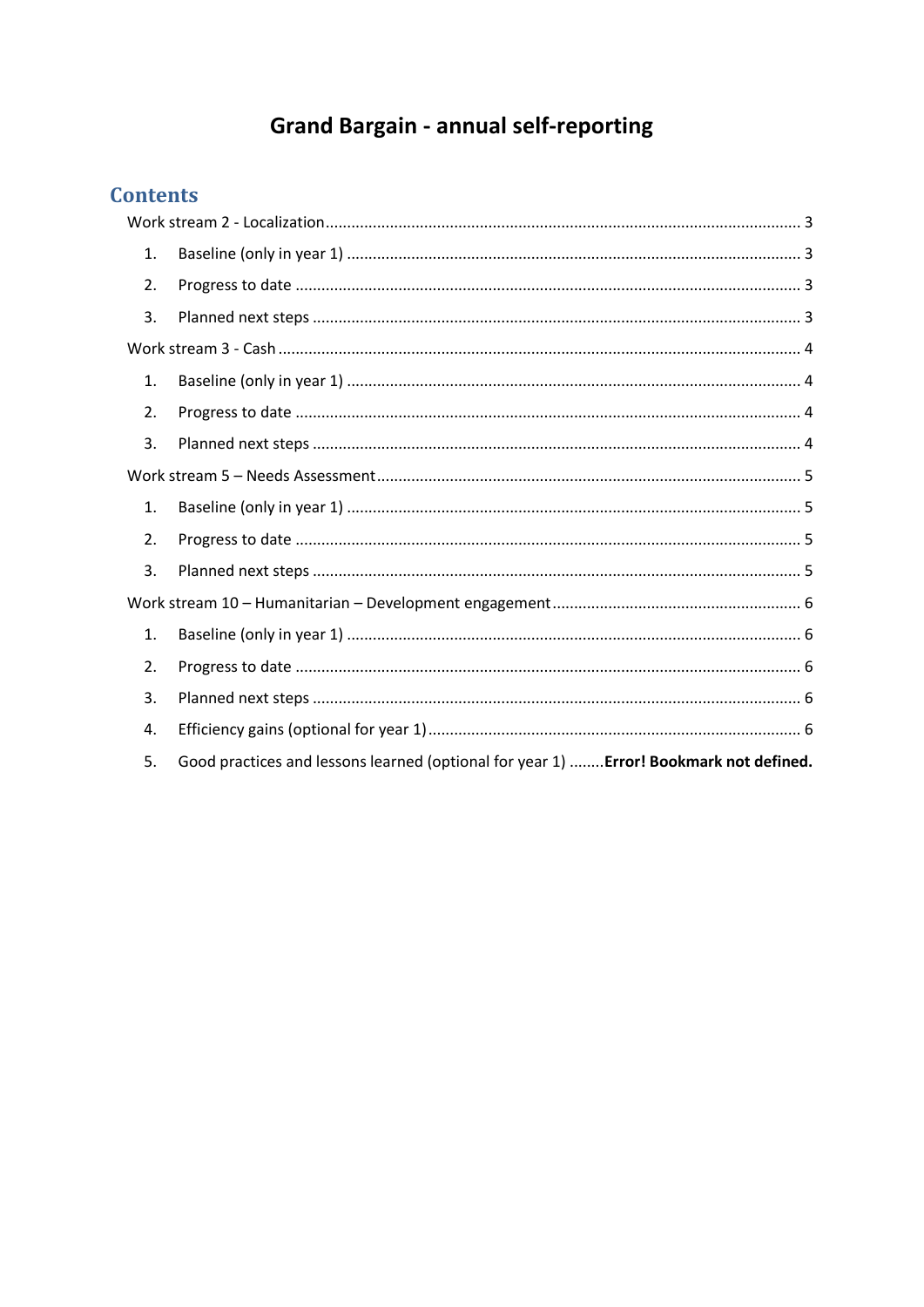## <span id="page-2-1"></span><span id="page-2-0"></span>**Work stream 2 - Localization**

#### **1. Baseline (only in year 1)**

## *Where did your organisation stand on the work stream and its commitments when the Grand Bargain was signed?*

UN Women's model of operation has always had the developing and leveraging the capacity of local women's organisations and facilitating their access to the decision making, planning and service delivery processes as central to its work based on overall mandate and comparative advantage. This is equally true for its contribution to humanitarian action. At the time of the Grand Bargain's signature, UN Women did this primarily through its existing programming providing a combination of technical, financial and political support (the latter including, for example, facilitating access of national women's ministries or women's NGOs to decision-making fora for humanitarian response).

#### <span id="page-2-2"></span>**2. Progress to date**

## *Which concrete actions have you taken (both internally and in cooperation with other signatories) to implement the commitments of the work stream?*

UN Women continues to expand its humanitarian portfolio and as a result its support to local women's organisations who contribute to humanitarian response – since its humanitarian operations began in 2013, UN Women's humanitarian expenditure has grown by over 800%. However, since the signature of the Grand Bargain UN Women has set up the *Global Acceleration Instrument* as a flexible and rapid financing mechanism that supports quality interventions by local organisations engaging in humanitarian and peacebuilding interventions. The GAI was officially launched in 2016 with a budget of \$7 million. To date, programmes have been identified for support in 20 countries, with the first round of funding dispersed in the last quarter of 2016.

#### <span id="page-2-3"></span>**3. Planned next steps**

## *What are the specific next steps which you plan to undertake to implement the commitments (with a focus on the next 2 years)?*

In the next two years, UN Women plans to expand five-fold its operational presence in crisis affected countries, with a central focus on supporting the engagement and access of local women's groups to the planning and programming processes of response, recovery and resilience. It also intends to grow the volume of the Global Acceleration Instrument, and offer the Global Acceleration Instrument for external evaluation and consideration as a good practice for providing support to local responders in an effective way with a focus on gender equality.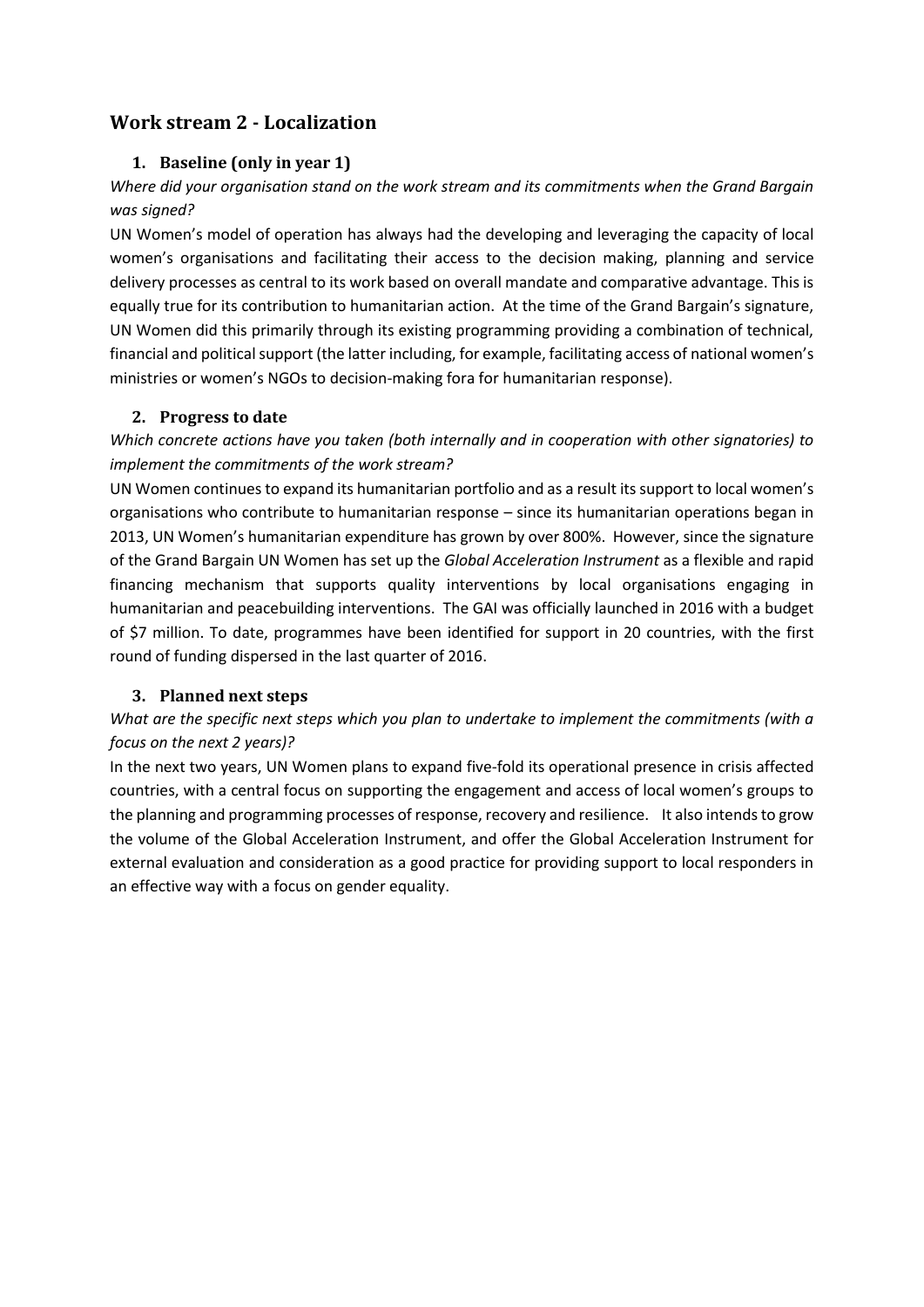## <span id="page-3-1"></span><span id="page-3-0"></span>**Work stream 3 - Cash**

#### **1. Baseline (only in year 1)**

## *Where did your organisation stand on the work stream and its commitments when the Grand Bargain was signed?*

UN Women recognized the significant potential of cash based interventions as a pragmatic tool to facilitate the self-reliance, recovery and resilience of crisis affected women and their dependents. This was demonstrated by the results of its successful cash-for-work initiative for displaced women in Jordan since 2012, which led to the development of UN Women's response and recovery flagship programme (LEAP) which positions women at the heart of community resilience building. In addition, its research findings from its study on *The Effect of Gender Equality Programming on Humanitarian Outcomes* (2015) demonstrate how empowering women as the main recipients of cash based assistance had a multiplier effect of improved outcomes – such as education and health indicators - at the household and community level. However, overall, UN Women's actual role in cash assistance and contribution to thinking in the area was minimal at time of signature of the Grand Bargain.

#### <span id="page-3-2"></span>**2. Progress to date**

## *Which concrete actions have you taken (both internally and in cooperation with other signatories) to implement the commitments of the work stream?*

UN Women's Humanitarian Team in headquarters now includes a Cash-Based Programming Advisor who is developing UN Women's Humanitarian Cash Programming strategy and a response tool-kit, providing UN Women's country offices with practical guidance on how to utilize and advise on the use of cash for women's empowerment and effective humanitarian response. Since the Grand Bargain, UN Women has successfully utilized cash-based programming to support its LEAP flagship programme in immediate emergency response interventions for Hurricane Matthew in Haiti, the 2016 Ecuador earthquake and the Mosul emergency in Iraq.

#### <span id="page-3-3"></span>**3. Planned next steps**

## *What are the specific next steps which you plan to undertake to implement the commitments (with a focus on the next 2 years)?*

As UN Women expands its country operations in response, recovery and resilience building programming, cash-based interventions will be one of the key tools to deliver effective and empowering service delivery. UN Women plans to equip partners with strengthened understanding on the ways in which cash-based programming can work better or worse in terms of meetings the needs of women and girls, as well as looking at how cash-based programming can be leveraged to achieve broader results in terms of livelihoods and identity management for women and girls. UN Women, drawing on its new cash strategy, will step-up the extent of cash assistance as an element in its response and recovery humanitarian programming prescribed in it LEAP flagship programme initiative. UN Women will also develop replicable best practice examples, through proof-of-concept piloting approaches, which will allow donors and other partners to identify ways in which to both integrate gender equality into programming and solutions.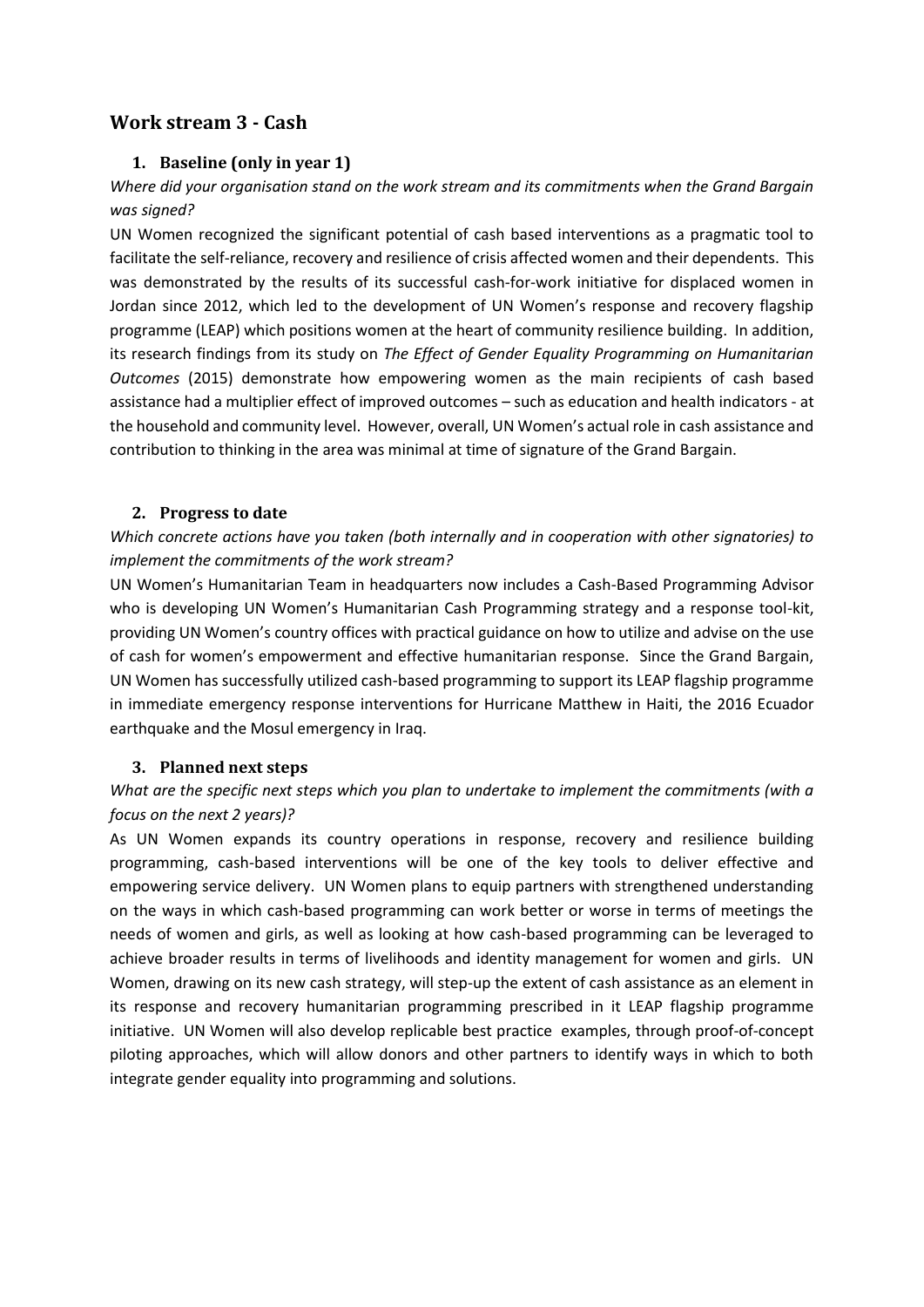## <span id="page-4-1"></span><span id="page-4-0"></span>**Work stream 5 – Needs Assessment**

#### **1. Baseline (only in year 1)**

## *Where did your organisation stand on the work stream and its commitments when the Grand Bargain was signed?*

UN Women has long advocated for needs assessments to be based on the collection of sex and age disaggregated data and complimented by a contextual gender analysis to understand the impact of a given crisis on women, girls, men and boys so that their differing and specific needs can be identified and addressed. Furthermore, UN Women has advocated for the inclusion of ender expertise in all assessment coordination and data gathering teams. At time of signature of the Grand Bargain UN Women had worked to provide tools for gender-sensitive needs assessment and contributed technical expertise to a number of needs assessment exercises. This included developing the gender chapter for the PDNA Guidance resource, created in collaboration with UNDP, the EU and World Bank

#### <span id="page-4-2"></span>**2. Progress to date**

*Which concrete actions have you taken (both internally and in cooperation with other signatories) to implement the commitments of the work stream?* 

UN Women has been updating the IASC's *Gender in Humanitarian Action Handbook*, providing specific guidance on how to conduct participatory and inclusive needs assessments and gender analysis that feeds in to the humanitarian programme cycle's process of developing a humanitarian needs overview and strategic response plan to guide response planning and programming. UN Women is also increasing its support to needs assessment exercises, including more frequent deployment of experts to joint assessment missions. In recent months, UN Women has provided gender capacity to assist in assessments for Hurricane Matthew in Haiti, the 2016 Ecuador earthquake and the Mosul emergency in Iraq.

#### <span id="page-4-3"></span>**3. Planned next steps**

## *What are the specific next steps which you plan to undertake to implement the commitments (with a focus on the next 2 years)?*

The handbook will be finalised and published in 2017 and will be followed with a multi-country roll out and training programme – both face to face and online – to ensure that the guidance is widely adopted by the humanitarian coordination system.

In addition, UN Women is establishing its internal Surge Capacity mechanism which will allow it to deploy gender expertise to provide the necessary capacity in the coordination of initial assessment, analysis and response planning for sudden onset emergencies.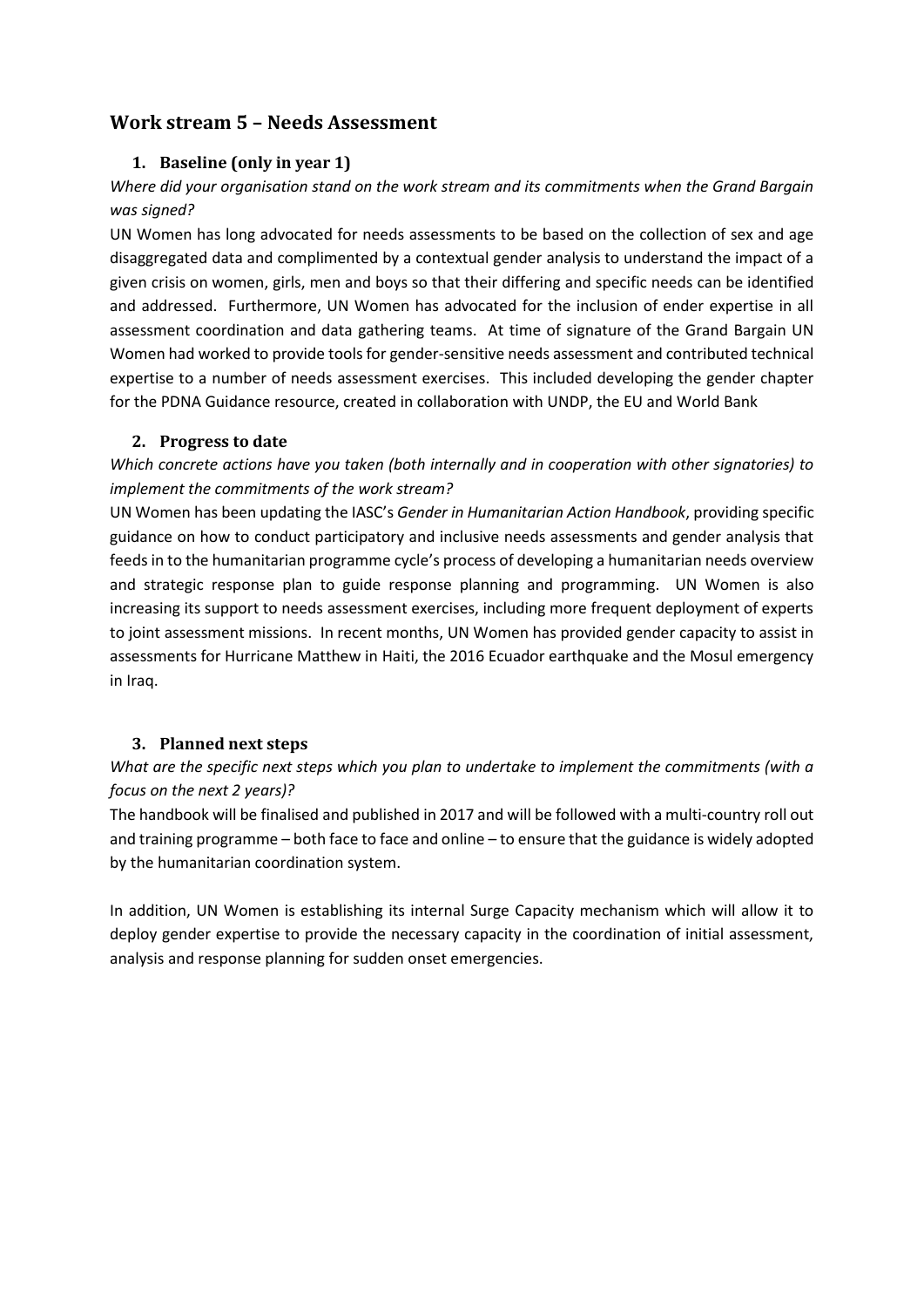## <span id="page-5-1"></span><span id="page-5-0"></span>**Work stream 10 – Humanitarian – Development engagement**

#### **1. Baseline (only in year 1)**

### *Where did your organisation stand on the work stream and its commitments when the Grand Bargain was signed?*

UN Women had developed its strategic and operational approach to humanitarian interventions through the development of its flagship programmes, to deliver effective, quality programming and coordination that incorporate gender equality considerations across the humanitarian, peace and security and development continuum. Specifically, the programmes are intended to increase prevention, mitigation and preparedness by developing the resilience of crisis affected women and girls by integrating gender equality and women's empowerment into the planning and programming and interlinkages of preparedness (*Gender Inequality of Risk*) and response and recovery (*LEAP - Leadership, Empowerment, Access and Prevention*) interventions. Based on this, at time of signature UN Women had a modest portfolio of programming designed specifically to bridge the humanitariandevelopment continuum through the provision of one-stop-shop centres providing a range of offerings to women and girls that could transition throughout the course of a crisis from emergency services to services more focused on establishing livelihoods.

#### <span id="page-5-2"></span>**2. Progress to date**

## *Which concrete actions have you taken (both internally and in cooperation with other signatories) to implement the commitments of the work stream?*

UN Women has been building on its strategic and operational developments by building strategic partnerships with key partners, including IFRC and UNISDR, in order to formulate solutions to strengthen the resilience of vulnerable communities, drawing on local resources to design local solutions, and engage women and girls as leaders and agents of change. These partnerships are forming the basis for scaled up programming to better connect humanitarian and development work through disaster-preparedness actions and through linking response to recovery through UN Women's LEAP programme. In addition, UN Women has co-chaired the group developing the United Nations Development Assistance Framework guidance for all UN Country Teams, and in that context has ensured that that guidance is clear on concrete ways in which UN Country Teams can best promote coherence between development and humanitarian assistance.

#### <span id="page-5-3"></span>**3. Planned next steps**

#### *What are the specific next steps which you plan to undertake to implement the commitments (with a focus on the next 2 years)?*

UN Women will work with its strategic partners to launch country level programmes based on its *Gender Inequality of Risk and Promoting Community Resilience to Natural Hazards in a Changing Climate.* Specifically, UN Women will work with IFRC in the context of IFRC's *1 Billion Coalition for Resilience* by promoting the role of women in community mobilization to advance the objective of 1 Billion people taking active steps towards their resilience. UN Women will also continue to scale up the LEAP programme, as a practical means to bridge support for women and girls in humanitarian context towards longer-term development solutions.

#### <span id="page-5-4"></span>**4. Efficiency gains (optional for year 1)**

Please indicate, qualitatively, efficiency gains associated with implementation of GB commitments and how they have benefitted your organisation and beneficiaries.